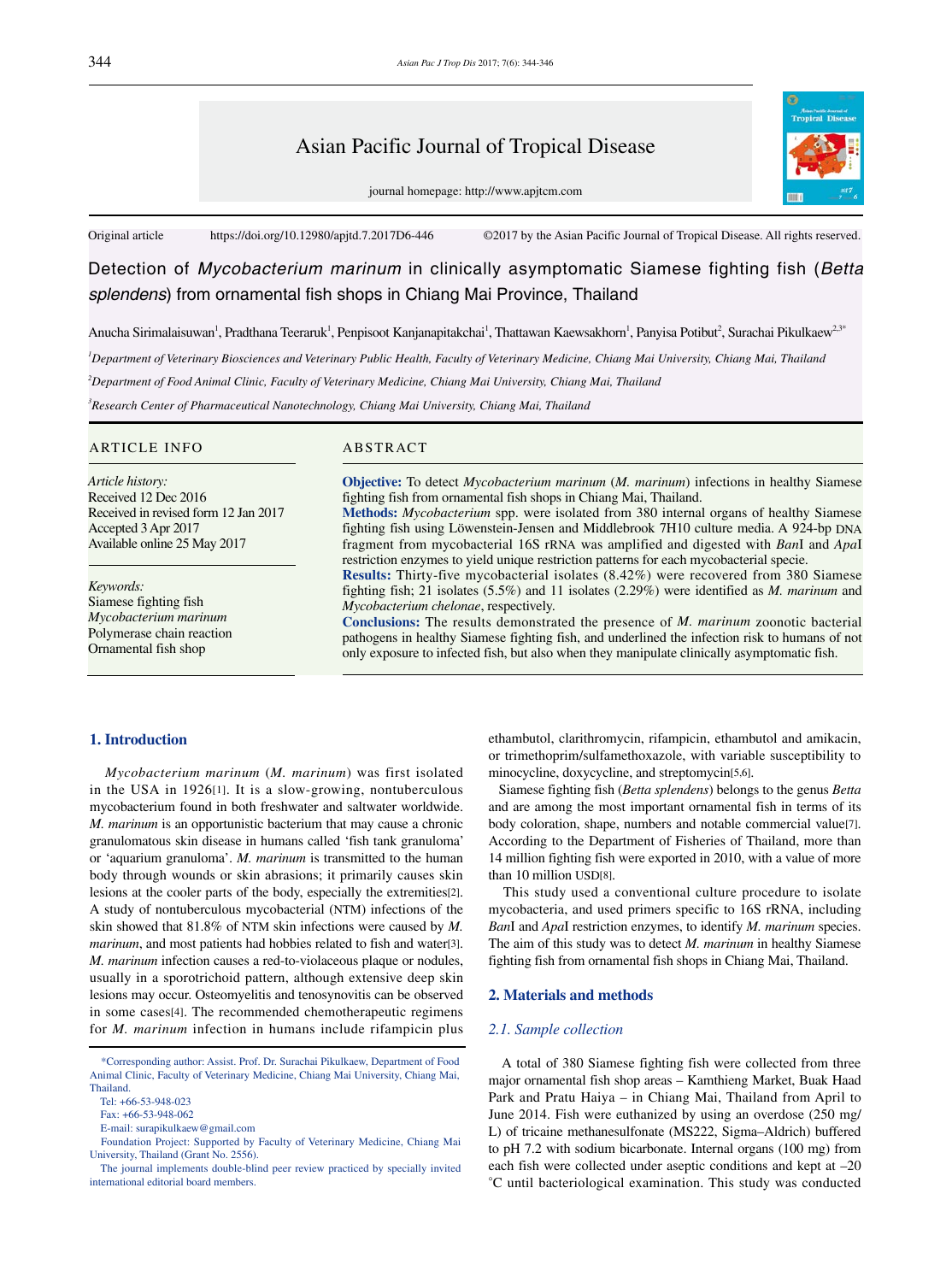in accordance with the protocols approved by the Animal Ethics Committee, Faculty of Veterinary Medicine, Chiang Mai University (No. S4/2555).

#### *2.2. Bacterial culture*

 Internal organs were homogenized with phosphate buffered saline and decontaminated with NaOH and *N*-acetyl-L-cysteine solution according to a procedure described previously[9]. Mycobacteria were cultured on Löwenstein–Jensen medium and Middlebrook 7H10 agar (Becton, Dickinsonand Co., Franklin Lakes, NJ, USA) for 8 weeks at 30 °C. Colonies that showed specific characteristics of mycobacteria, *i.e.*, white to cream in color and a rough to smooth surface, were selected and stained with acid-fast stain. Acid-fast bacilli were observed under a light microscope.

## *2.3. Molecular techniques for M. marinum*

#### *2.3.1. DNA extraction*

 DNA was extracted by boiling method, as previously described by Vary *et al*.[10]. Briefly, mycobacterial colonies on agar were suspended in 200 mL of 0.2 mol/L NaOH. The cells were lysed at 120 °C for 10 min, and supernatant was collected and kept at –20 °C until further study.

# *2.3.2. Polymerase chain reaction (PCR) and restriction enzyme analysis*

 PCR was carried out using genus-specific primers designed from a conserved region of 16S rRNA for mycobacterium – T39 (5′-GCG AAC GGG TGA GTA ACA CG-3′) and T13 (5′-TGC ACA CAG GCC ACA AGG GA-3′) – to produce a 924-bp PCR product, according to the method previously described by Talaat *et al.*[11]. Total DNA was amplified by PCR containing 10 mmol/L Tris-HCl (pH 8.3), 50 mmol/L KCl, 1.5 mmol/L MgCl<sub>2</sub>, 0.8 mmol/L deoxynucleotide triphostphate, 1.25 IU of *Taq* DNA polymerase (RBC Bioscience®, Taiwan) and ultrapure water to a final volume of 25 μL.

 Touch-down amplification was performed with an initial step of 95 °C for 2 min, followed by 10 cycles of 95 °C for 30 s, with annealing temperatures decreasing from 68 to 58 °C for 56 s; the subsequent 25 cycles were maintained at 58 °C with annealing step for 56 s. The final extension step was at 72 °C for 10 min. A negative control was prepared with sterile water to check acontamination. PCR products were sequenced to confirm amplicon identity.

 The PCR product of 924 bp in size was analyzed by restriction enzyme digestion with *Ban*I and *Apa*I restriction enzymes (New England Biolabs). The digestion profiles of *M. marinum* with *Apa*I yielded three DNA fragments of 677, 132 and 115 bp, while the *M. marinum* product remained intact with *Ban*I[11].

#### *2.3.3. Agarose gel electrophoresis*

 The amplified PCR products and digested DNA samples were loaded on 2% (w/v) agarose gel containing  $0.05 \mu L/mL^{-1}$  of RedSafe<sup>™</sup> (iNtRON Biotechnology Inc., Korea) and  $1 \times$  trisacetate-ethylene diamine tetraacetic acid buffer (pH 8.0) in an electrophoresis system. A 100-bp ladder (GeneDirex®, Taiwan) was used for size determination and photographed using the gel documentation system.

# **3. Results**

 After 8 weeks of incubation, 47 bacterial isolates were recovered from 380 samples; of these isolates, 35 had acid-fast characteristics, of which 28 were recovered from Löwenstein–Jensen medium and 7 were recovered from Middlebrook 7H10 medium. A 924 bp PCR product was amplified from 32 (8.42%) samples using T39 and T13 primers (Figure 1). As shown in Figure 2, two patterns of DNA fragments were observed after digestion with *Ban*I and *Apa*I restriction enzymes: a) a 924-bp fragment, and 677-, 132- and 115 bp fragments when digested with *Ban*I and *Apa*I restriction enzymes, respectively, indicated *M.marinum*; b) 562- and 362-bp fragments, and 812- and 112-bp fragments when digested with *Ban*I and *Apa*I restriction enzymes, respectively, signified *Mycobacterium chelonae* (*M. chelonae*). From the internal organs of 380 fighting fish, 21 samples (5.5%) *M. marinum* and 11 samples (2.9%) *M. chelonae*  were isolated and identified.



**Figure 1.** Agarose gel electrophoresis of PCR assay for the identification of 16S rRNA of mycobacterium using theT39/T13 primers. Lane M: DNA marker; Lane 1: Positive control; Lanes 2–8: Positive

isolates; Lanes 9 and 10: Negative isolates; Lane 11: Negative control.



**Figure 2.** Restriction enzyme analysis of amplified 16S rRNA of mycobacterium digested with restriction enzymes *Ban*I and *Apa*I. Lane M: DNA marker; Lane 1: *M. marinum* DNA digested by *Ban*I (924 bp); Lane 2: *M. marinum* DNA digested by *Apa*I (677 bp, 132 bp and 115 bp); Lane 3: *M. chelonae* DNA digested by *Ban*I (562 bp and 362 bp); Lane 4: *M. chelonae* DNA digested by *Apa*I (812 bp and 112 bp).

# **4. Discussion**

 Mycobacteriosis is a significant bacterial infection of fish and one of the more common chronic bacterial diseases of pet fish. Infections have been reported worldwide from various species of saltwater